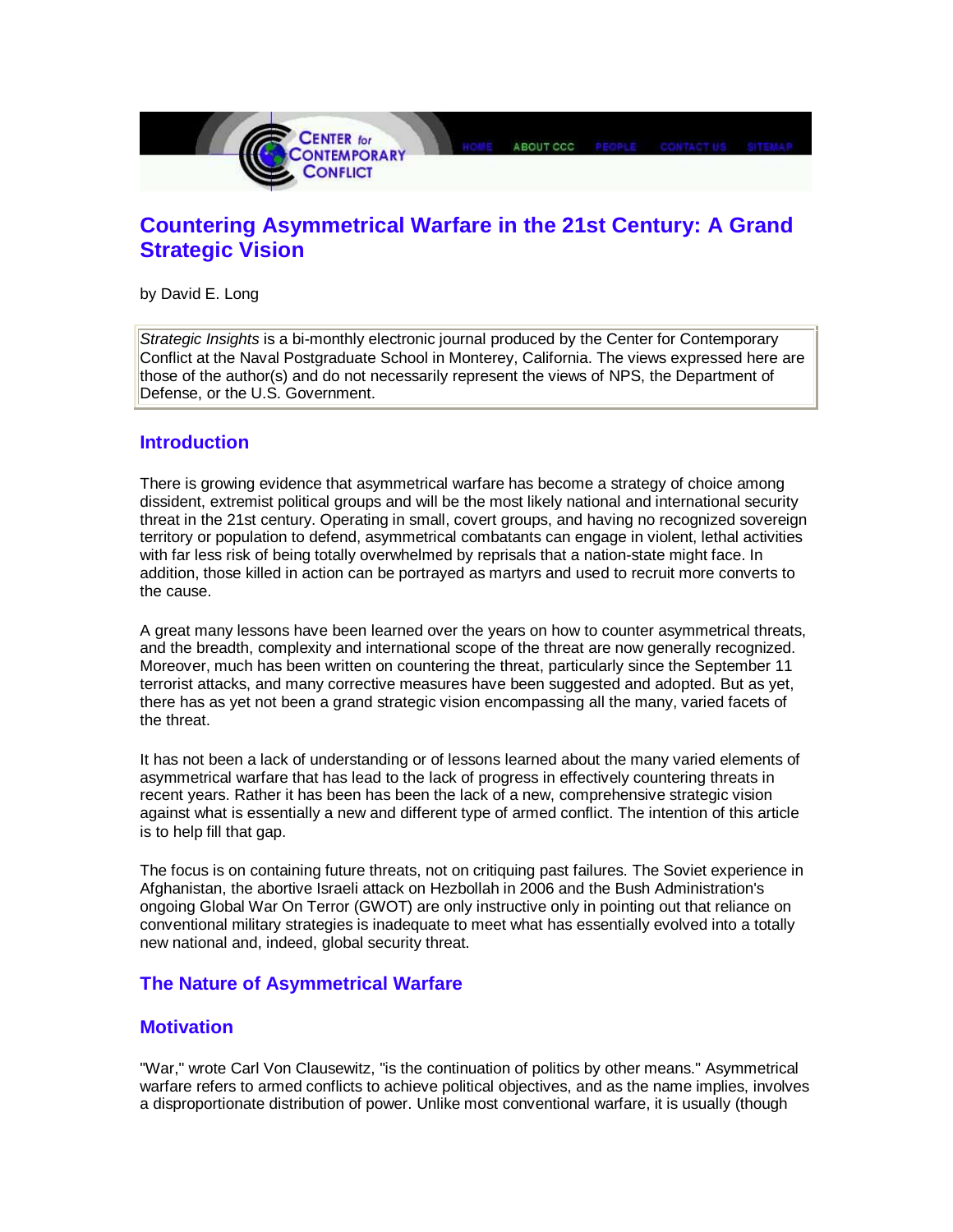not always) initiated by the weaker side. Perhaps the first question that needs to be addressed, therefore, is why rational persons who are overwhelmingly outclassed militarily would resort to armed conflict.

One popular explanation commonly heard is that asymmetrical combatants are either mentally deranged, morally depraved, or a combination of both. That notion has been rejected by social science research on asymmetrical behavior. Simply stated, the psychology behind unsanctioned lethal violence "is normal psychology, abnormal only in the intensity of the group dynamics that link causes with comrades."[1] As for moral depravity, a case can be made that asymmetrical combatants tend to be among the most fanatically moralistic people on earth. Asymmetrical warfare is generally a strategy of last resort, and those who engage in it are convinced that their political ends are so morally imperative that they justify whatever means are necessary to achieve them

Another explanation, often applied to Islamic Jihadism, is that the extremist ideology espoused by asymmetrical organizations is itself a primary motivating factor in convincing people to commit evil, immoral lethal acts by imbuing them with hatred toward the perceived enemy. The fallacy here is that hostility (hatred) is rarely if ever created by indoctrination of an extremist ideology unless there is a predisposition to want to believe it. According to social psychology, fear and grievance, not dogma, are the two root causes of anger which for some can lead over time to hostility. In seeking an outlet for that hostility, some people ultimately resort to committing lethal violent acts. The role of ideology, therefore, is more often to justify rather than to motivate people to commit otherwise criminal and anti-social behavior.

In addition, virtually all major political ideologies, sectarian as well as secular, present a wide array of peaceful as well as violent alternatives.[2] Thus, one cannot adequately understand why people engage in lethal asymmetrical acts by analyzing asymmetrical ideologies since the factors that motivate people to embrace this or that ideology lie outside as well as inside the parameters of ideological precepts.[3] In sum, one does not normally "learn" hostility from exposure to extremist dogmas. The initial stage is developing a predisposition to commit violence in response to the fears and grievances, regardless of their source.

A major source of fear and grievance is future shock, particularly in traditional societies. The rapid pace of modernization in recent years, accelerated by unprecedented advances in communications and information technology and by economic and social globalization is universal. It has been particularly disorienting and stressful to members of traditional societies. The spread of secular western cultural values that inevitably accompany rapid modernization is particularly threatening to people whose cultural norms are based on religious values that have remained unchanged for centuries.

Those who harbor a high degree of fear, grievance and hostility as a result of future shock constitute a major pool of potential recruits and supporters for asymmetrical organizations. And once they are convinced that outside powers are the underlying source of all their grievances, the indiscriminate use of counter force by those powers is more likely to strengthen rather than undermine participation and support, even among those not personally prone to violence themselves. Identifying and reaching out to members of this group, therefore, is a major priority for asymmetrical organizations seeking to gain recruits as and supporters without whom they cannot long survive.

Group psychology can also play an important role in motivating people to join asymmetrical organizations. Many combatants have already bonded before joining an asymmetrical organization. In addition, as Clark McCauley notes, "Group identification makes sense of sacrifice by people who are not frustrated or insulted."[4] Moreover, asymmetrical organizations often tend to develop fanatical countercultures with their own codes of behavior that tend to be on the fringe of what is normally acceptable, and into which all new recruits are indoctrinated.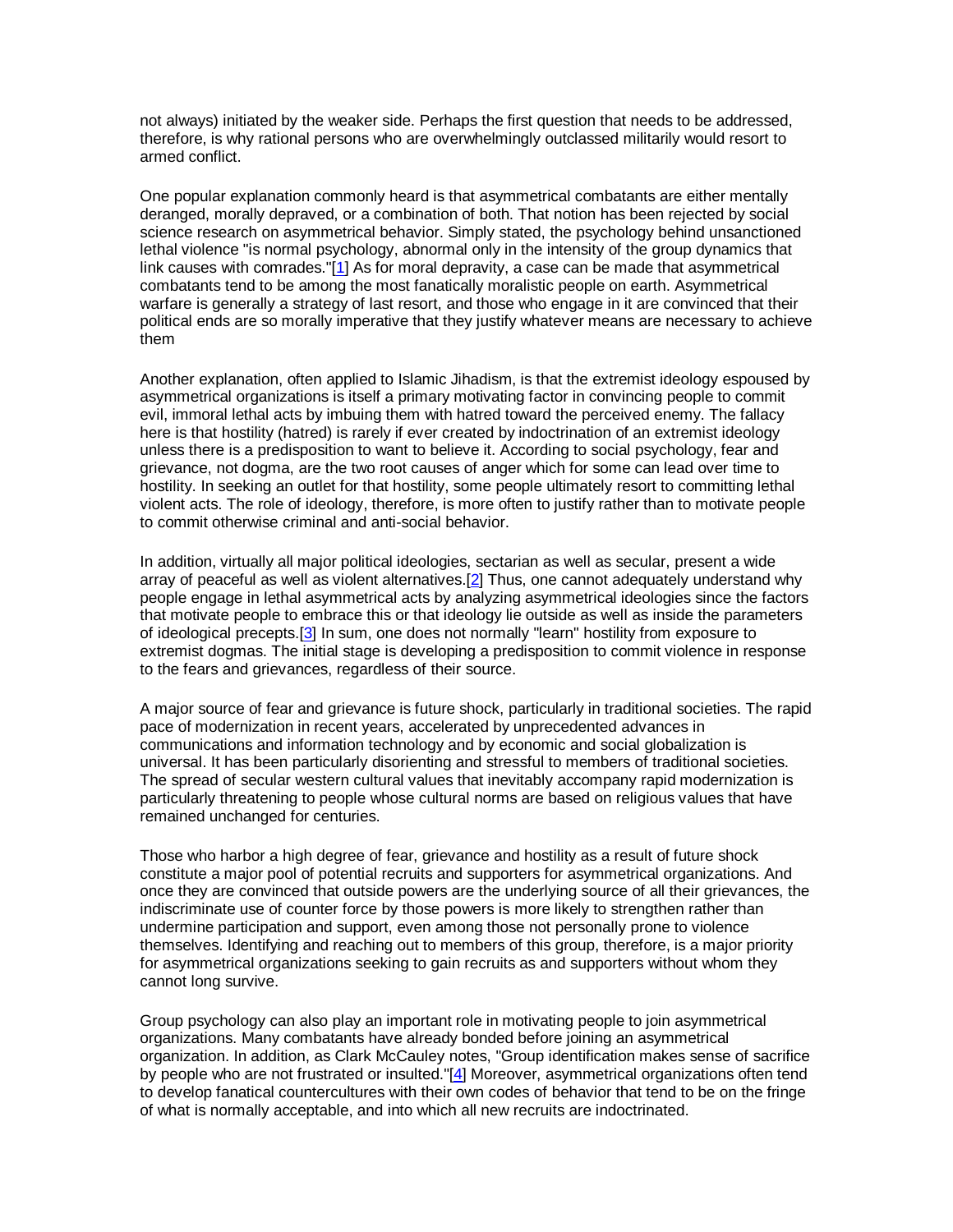# **Asymmetrical Strategic Objectives**

Although all armed political conflicts have much in common, their strategic objectives can differ widely. The primary strategic objective of asymmetrical warfare is psychological, not military. It is to intimidate the adversary psychologically by directly or indirectly inflicting fear and terror in order to achieve its political agenda. In more descriptive terms, it is, "the combined use and threat of violence that is directed at one set a targets—the victims—to compel compliance or allegiance from another set of targets (targets of demands) or to impress a wider audience that is not directly involved in a specific conflict (the mass media, the general public, world opinion, other governments, etc.)"[5]

Asymmetrical combatants generally use covert terrorist and unconventional guerrilla warfare tactics and seek to avoid direct military encounters with the adversaries' vastly superior armed forces. This is in sharp contrast to conventional military warfare strategies that involve direct military-on-military confrontations with the strategic objective being to erode the enemy forces' will to fight, and thereby to produce decisive military victories that can force the defeated side to accept the victors' terms.

The second but vital strategic objective in asymmetrical warfare is to win the hearts and minds of potential sympathizers and supporters, thereby gaining financial and logistic support, safe haven, and the ability to recruit new combatants. No asymmetrical organization or movement can long survive much less achieve its political objectives without a significant outside support system.

# **Organizational and Operational Scope**

Asymmetrical warfare organizations come in all sizes, from small independent local groups to large multi-national operational organizations and support networks, terrorist and insurgency support groups. All asymmetrical organizations share the same basic psychological strategic objectives and the same predilection for the use of covert, unconventional military tactics. Where they might differ is in the scope of operations.

There are two general types of organizational structures: individual terrorist attacks and broader insurgencies. Although the latter are generally carried out by larger dissident national or subnational organizations, asymmetrical organizations can be involved in both terrorist and insurgent operations. For example, al-Qaeda is a large multi-national terrorist organization that has undertaken individual terrorist attacks in the United States, Yemen and Saudi Arabia, but has also been active in insurgency operations in Iraq, Afghanistan and Pakistan where the principal political objective is regime change.

If successful to the degree that asymmetrical combatants can challenge a regime militarily, the nature of the conflict changes from asymmetrical warfare to conventional military warfare. It might still involve unconventional military tactics, but the combatants will have adopted conventional strategic military objective of destroying the enemy forces' will to fight.

In the past, asymmetrical organizations were primarily concerned with sub-national, national and regional political issues. That began to change in the 1980s. Due largely to great advances in and easy access to communications, transportation and weapons technology, asymmetrical warfare has become multinational in scope, with networks and affiliate organizations in many countries. And as a result of globalization and the breakdown of national border security, it has also become transnational in operational reach, with the capability to strike across national boundaries.

Despite the globalization of asymmetrical warfare, however, even the largest organizations are not monolithic in scope with unified chain of command and span of control structures comparable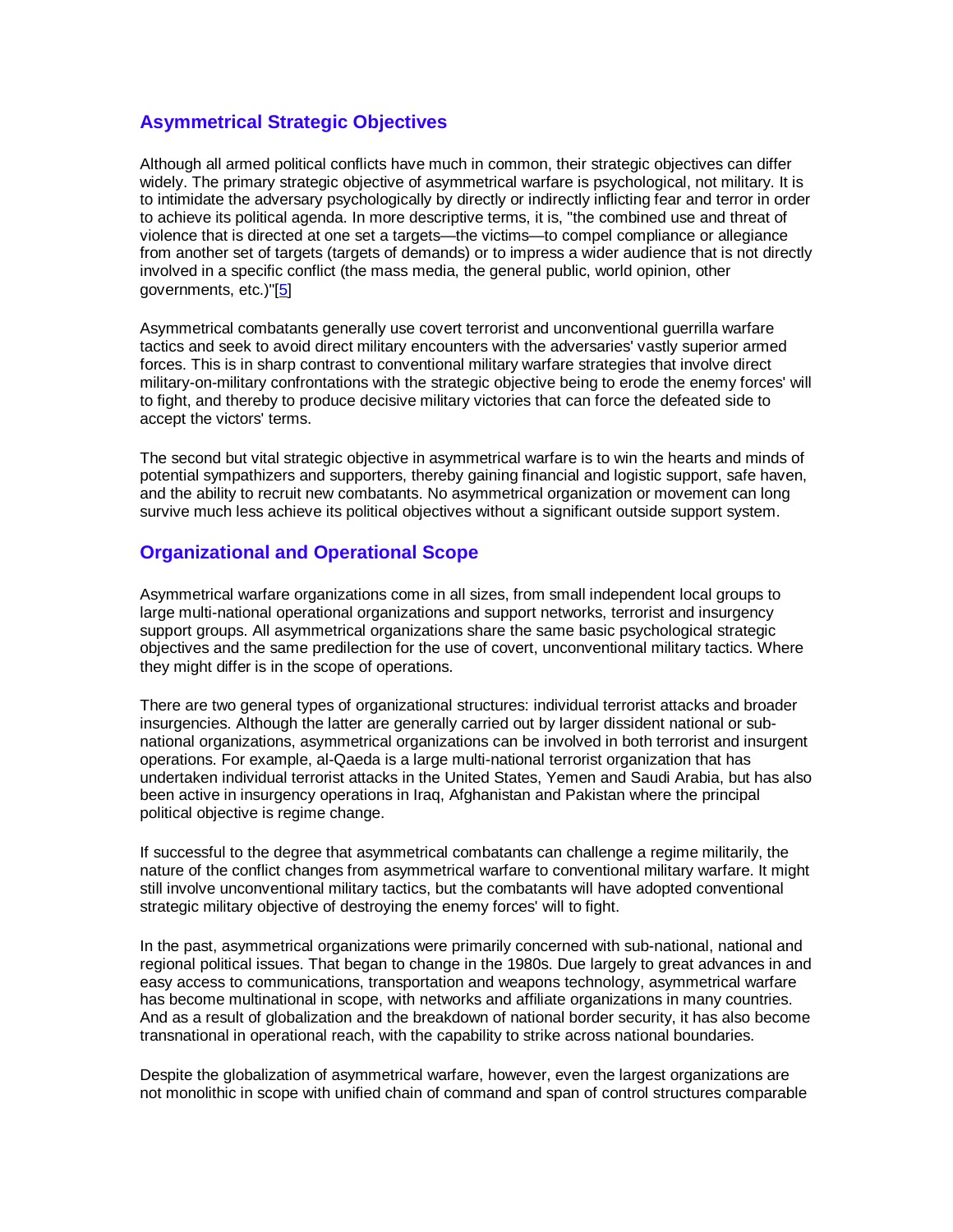to effective national military and/or security services. Primary personal loyalty of individual terrorist members in large organizations and networks still generally remains within local small units or groups of individuals who joined and bonded together and who share many local fears and grievances not shared by affiliate groups elsewhere.

Nevertheless, globalization of the threat has increasingly made asymmetrical warfare the strategy of choice in the 21st century for many sub-national and multinational dissident groups that are hopelessly outmatched militarily by their chosen adversaries. Having no national territory or population to defend, they can engage in violent activities with far less risk of being totally overwhelmed by reprisals that a nation-state might face. In addition, those killed in action can be portrayed as martyrs and used to recruit more converts to the cause.

# **Tactics: A Work in Progress**

Asymmetrical tactics are many faceted and constantly changing. The choice of attack as well as the target depends on the element of surprise and the greatest psychological impact for the least amount downside risk of failure. Both are therefore subject to change.

The element of surprise is crucial, creating a constant "cat and mouse" relationship between attackers and defenders. Attackers constantly seek the most unanticipated attacks on targets with the greatest amount of vulnerability. Defenders must not only reduce vulnerability of likely targets but must also anticipate new tactics and new target choices. For example, although there has yet to have been a catastrophic WMD or cyber attack, a future such attack to create massive social, political and economic costs casualties cannot be ruled out.

# **Countering the Asymmetrical Threat**

# **Applying Lessons Learned**

Asymmetrical warfare is as old as recorded history, and lessons have inevitably been learned at each stage of its evolution. Modern asymmetrical warfare has evolved primarily since the beginning of the Cold War in the wake of World War II. The first major post-war insurgency of note occurred in Malaya where the British waged a twelve year counter-insurgency campaign (1948-1960). The British finally succeeded in putting down the insurgency by adopting of a joint civilian-military strategy that combined regaining and maintaining civil order with winning hearts and minds of non-combatant supporters of the insurgents.<sup>[6]</sup>

The strategic components for how effectively to counter asymmetrical threats are well known and understood by most professionals. The absence of a new, comprehensive and integrated grand strategic vision, therefore, is not due to the lack of lessons learned. It is due more to the reluctance to change entrenched, outdated national security policy mindsets and also to inefficiencies created by internal bureaucratic politics.

# **Outdated National Security Policy Mindsets**

There is still a strong predilection to view asymmetrical warfare as a low intensive subcategory of military conflict in general. This mindset substantially reinforces the mindset that overwhelming military superiority alone can effectively counter asymmetrical threats.

Leaving aside the fact that asymmetrical warfare can involve conventional as well as unconventional tactics and could potentially adopt WMD tactics, a conventional military mindset is inadequate in countering asymmetrical threats. While it is theoretically possible to pacify asymmetrical adversaries and their supporters through a strategy of tactics of restricted brutality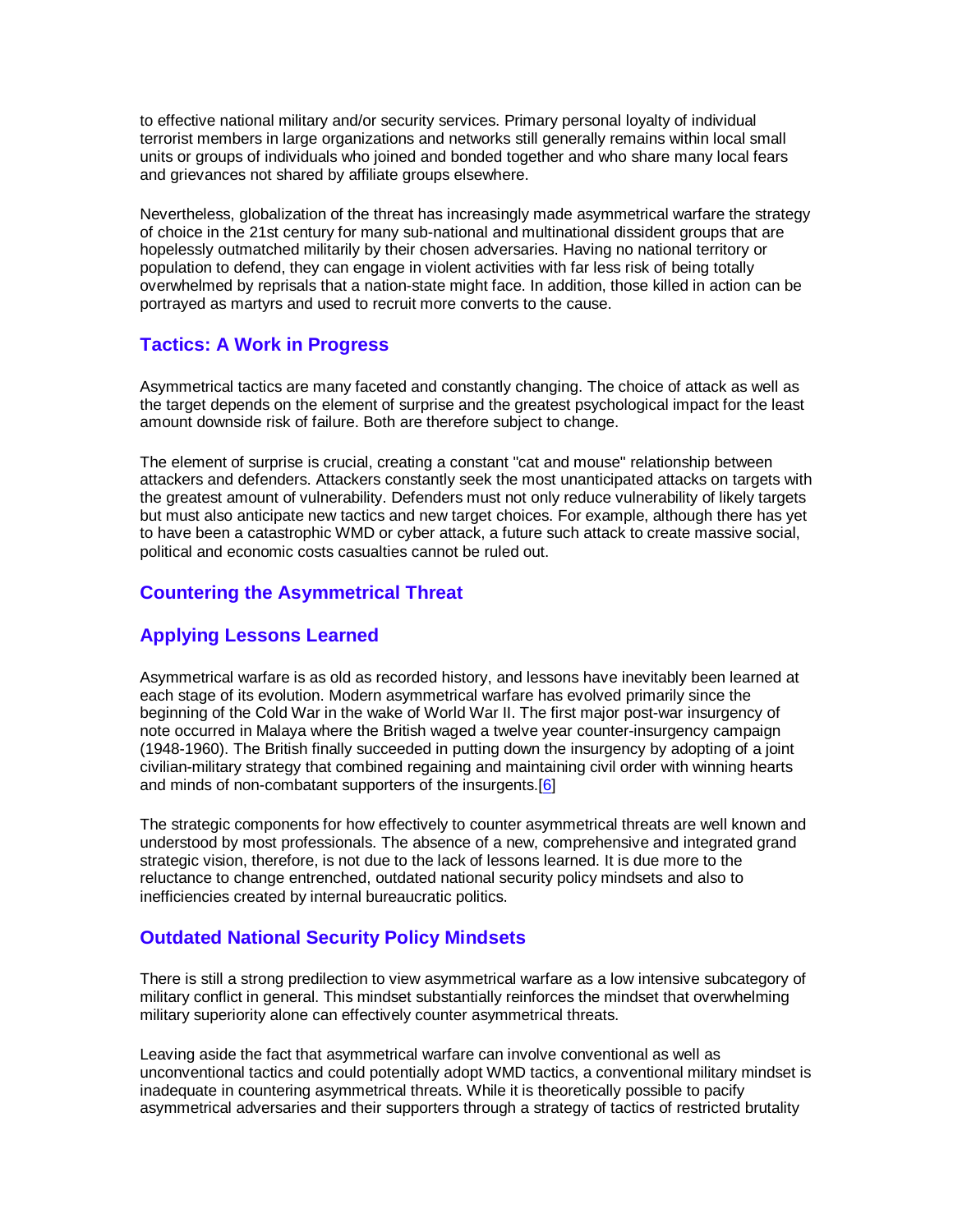and ferocity, in reality the use of such a strategy is not only proscribed by international law, but more important, it would be virtually certain to be psychologically counter-productive in the war on hearts and minds. In short, asymmetrical threats cannot be countered successfully by armed force alone.

### **Internal Bureaucratic Politics and Rivalries**

Due to the multifaceted nature of asymmetrical warfare, a successful strategic vision to counter it requires the integration of a wide variety of capabilities, and close cooperation and coordination among an unprecedented number of bureaucracies of many agencies and services—civilian and military, covert and overt, public and private, domestic and foreign—which have those capabilities.

Achieving an integrated strategic vision is a major challenge. Each bureaucracy has its own unique institutional professional capabilities, turf, missions, institutional cultures, personnel systems and career tracks; collectively they have many overlapping capabilities and independent and at times competing missions and responsibilities. Nevertheless, changing outdated mindsets and overcoming bureaucratic politics and rivalries is vital. Failure adequately to achieve them could be the difference between success and failure in meeting the threat.

# **Applying Basic Assumptions**

The following are some basic assumptions derived from lessons learned from past experience and from the current state of evolution of asymmetrical warfare:

### **The Grand Strategic Vision must be Multi-Faceted**

Because asymmetrical warfare are multifaceted and international in scope, a counter strategy involves must utilize multiple capabilities from multiple sources, civilian and military, public and private.

#### **The Grand Strategic Vision Must be Comprehensive, Integrated, Coordinated, and Cooperative, and Where Appropriate, International**

Because of overlapping capabilities, missions and jurisdictions, no single agency, company or government can successfully exercise exclusive responsibility or control for all the assets required.

#### **The Organizational Structure Under the Chief Official Must Maximize Coordination and Cooperation at Every Level**

The organizational structure must incorporate horizontal as well as vertical coordination and cooperation at every level to ensure adequate managerial and operational coordination, particularly where bureaucratic capabilities overlap.

#### **Overall Responsibility for a Counter Strategy must Reside at the Highest Senior Level of Government**

That official must have the power, delegated from the chief executive, to insure adequate coordination and cooperation. At the sane time, his principal task is to coordinate, not to manage the operations of the agencies tasked with specific duties.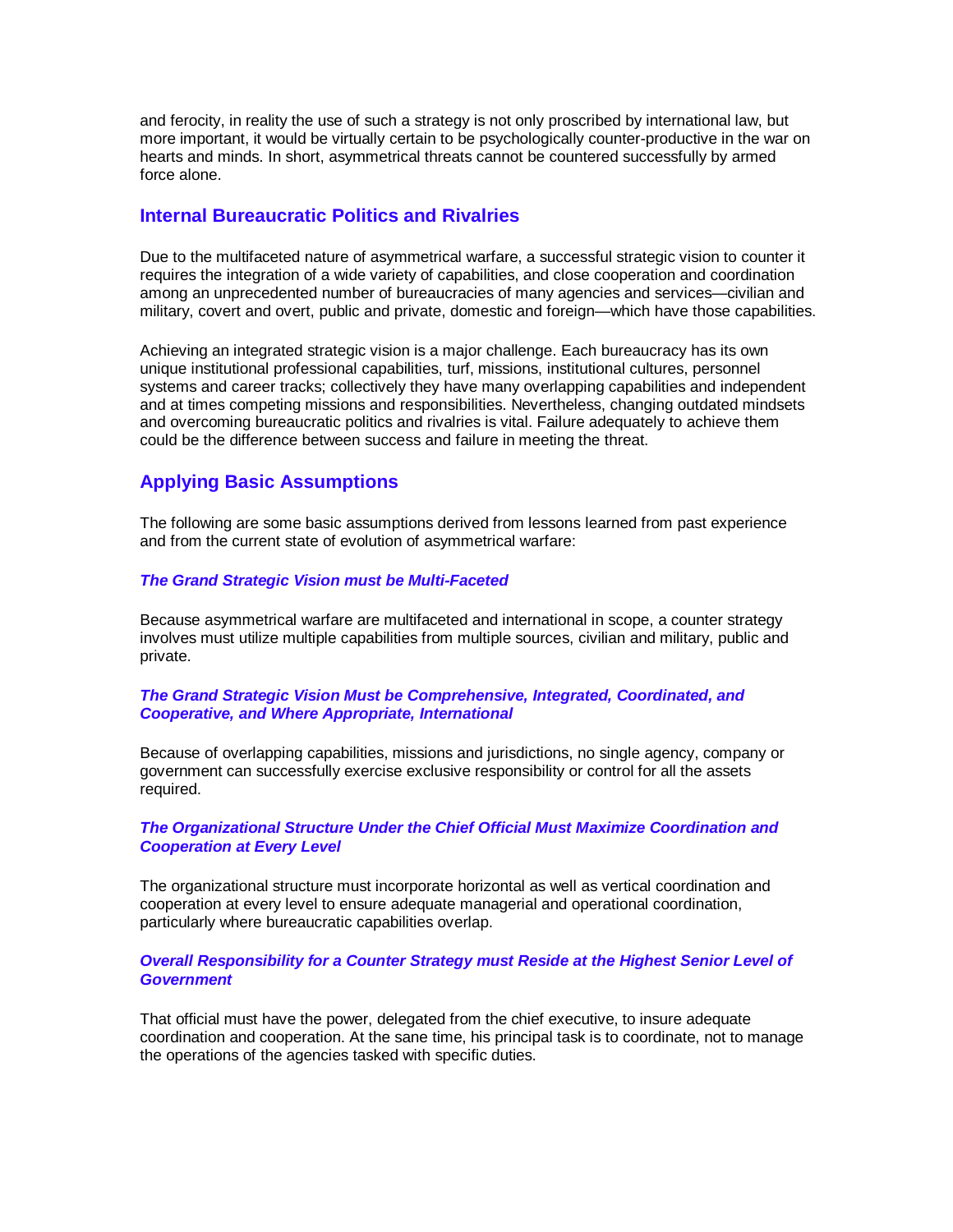#### **The Grand Strategic Vision must be Flexible**

Asymmetrical warfare is a constant evolutionary work in progress. It must maintain the flexibility to respond quickly, choosing the most appropriate capabilities required for countering each individual threat.

#### **The Overall Goal of the Grand Strategic Vision Must to Provide a Blue Print for Reducing Asymmetrical Threats to Manageable Proportions, Not to Try to Eradicate Them**

All countries have their own political processes, cultures, environments and bureaucratic structures. Strategic plans in response to asymmetrical threats must therefore be tailored to meet individual country needs. But all countries face a common asymmetrical threat regardless of the idiosyncrasies of specific threats, and it has become increasingly clear since the turning of the 21st century that asymmetrical conflicts have evolved into a major national and international security threat.

At the same time, the means for waging asymmetrical warfare are too cheap, too available, and too tempting to be permanently eradicated, and resources required to counter it are not infinite. The most realistic goal, therefore, is to reduce threat level to a level that can enable societies to live normal lives free from fear and intimidation.

### **Key Strategic Elements of a New Strategic Vision**

The strategic capabilities, responsibilities and operations required in countering the threat are tasked differently from country to country. Moreover, tasking is often shared or overlaps among multiple agencies and services. Regardless of whatever government organizational are in place or created to counter asymmetrical threats, however, all counter strategies must contain nine key elements. They are psychological programs, diplomacy, intelligence, military force, covert special operations, law enforcement, protective security, emergency crisis management and reconstruction assistance.

### **Psychological Programs**

Because the strategic objective of asymmetrical combatants is psychological, the strategic objective of a counter strategy must also be psychological, to undermine and if possible reverse the will of the enemy to continue the conflict. Given the fanaticism of most asymmetrical groups and individual combatants, the focus of psychological programs should be primarily on denying them support and participation of those among the general predisposed to have common cause with them. No asymmetrical group can long exist without some degree of public sympathy and support.

In what is essentially a battle for gaining and intimidating hearts and minds, the comparative advantage lies with the asymmetrical groups, which is why asymmetrical warfare has become increasingly popular as a strategy of last resort against far more powerful adversaries. Efforts of asymmetrical organizations to demonize their adversaries are complementary with their efforts to win supporters from disaffected people predisposed to seek a target as the cause of their pain.

The key to the success of such psychological programs is credibility. This is an extremely difficult goal to achieve. Winning hearts and minds from the enemy and gaining political support for waging a counter asymmetrical threat are often at cross purposes due to incompatible domestic and foreign policy interests.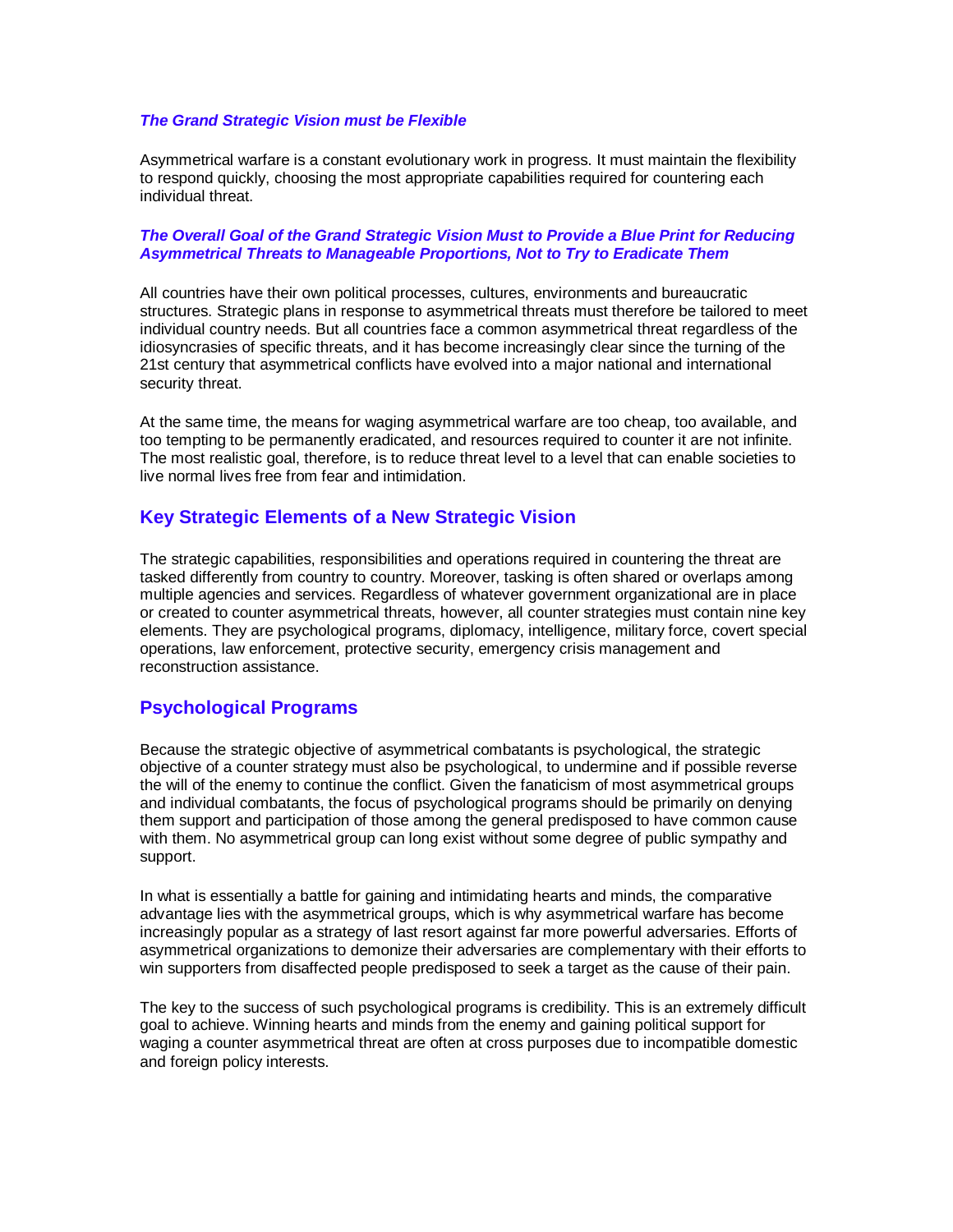For those reasons, three basic elements are vital for a successful psychological counter strategy. First, they must be conducted by all the other strategic elements. The most formal are public diplomacy programs, but all the other elements must include public relations programs to win and maintain public support for their activities. Second, all these efforts must be coordinated to maintain credibility. Third, all programs must be proactive as much if not more than reactive. Winning hearts and minds away from an adversary is far more difficult than winning them in the first place, and once lost, the chances of a peaceful resolution of the conflict can be next to nothing. And words must be matched by deeds. Otherwise, words are likely to be counterproductive.

### **Diplomacy**

Due to the international scope and transnational reach of asymmetrical warfare, no single country can meet a major asymmetrical threat unilaterally. Diplomacy therefore must play a leading role in seeking, maintaining and participating in multinational and bilateral cooperation at the senior political levels of foreign governments and in facilitating cooperation and cooperation with counterpart agencies and companies. In countering asymmetrical warfare, a major goal is to create and maintain an international consensus that asymmetrical warfare is not just the concern of countries facing a specific threat; it is a global concern of all countries.

### **Intelligence**

Because asymmetrical operations are covert, good, timely intelligence collection analysis and dissemination and sharing is absolutely necessary. To defeat the enemy, it is vital to identify asymmetrical adversaries, their locations, assets, capabilities, intentions, and targets.

Intelligence collection, analysis are the shared responsibility of civilian and military, law enforcement and security and intelligence services. Not only is cooperation and sharing among all domestic elements crucial, but liaison with foreign intelligence services is also of major importance against multinational adversaries.

### **Military Force**

The primary role in the use of military force has traditionally been to combat counter-military force. Over the past half century, however, it has increasingly become involved in counter insurgency operations when national security is threatened, including restoring and maintaining public order and assisting in public relief programs.

Although strategic objectives differ greatly, there is no sharp line of distinction between operational tactics used in asymmetrical and conventional or unconventional warfare. And although there is as yet no precedent, there is also a possibility of a terrorist WMD attack at some time in the future.

A second role of the military is maintaining civil order and public safety in conditions beyond the capability of law enforcement to manage, and pacification in insurgency situations. If insurgencies are sufficiently successful to challenge the enemy militarily, it is no longer asymmetrical warfare. The use of armed force in countering asymmetrical warfare, therefore, is not simply to defeat an enemy militarily on the battlefield. The broader objective is to neutralize the enemy's ability to achieve its political agenda through a psychological campaign of fear and intimidation.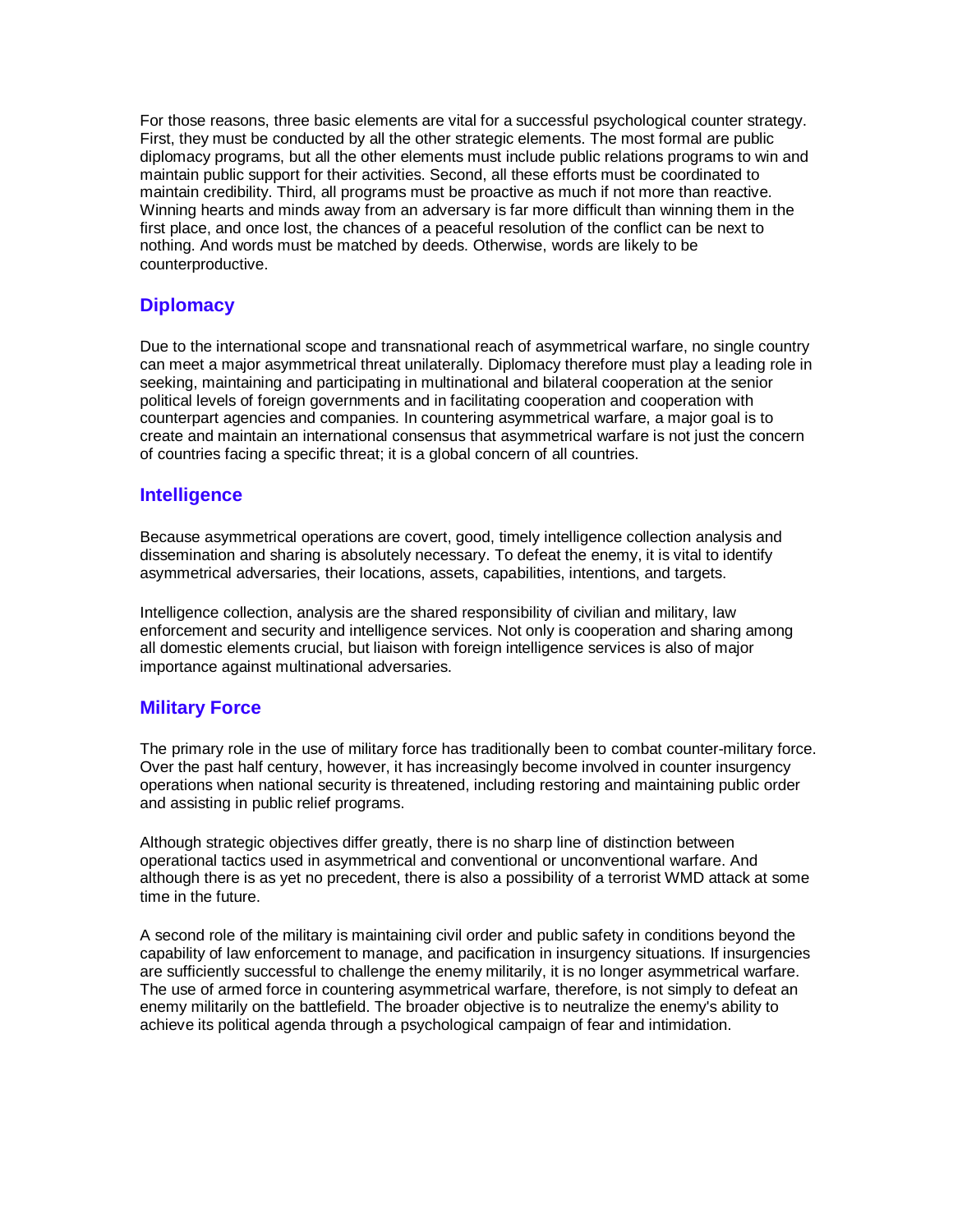# **Special Covert Operations**

Covert action and special operations are important elements in countering covert asymmetrical warfare. They include rapid response to incidents and attacks, hostage rescue, and proactive and preemptive strikes against asymmetrical combatants and materiel. Special operations units are generally military, but in some cases they can be tasked to or shared with intelligence, law enforcement, and protective security services.

# **Law Enforcement**

Because virtually all asymmetrical warfare involves criminal activity, law enforcement services play a crucial role in countering asymmetrical threats. They have responsibility for a wide range of activities, including police, public safety and public security, forensics, criminal investigations, riot control and crisis and emergency management of civil disobedience.

Responsibility for maintaining normal public safety and security is generally shared by several national and local civilian law enforcement and public security services and agencies. In crisis situations including an outbreak of terrorist activity and/or a major insurgency, these responsibilities must often be shared with military services, including special operations and counter-insurgency units.

In meeting the law enforcement and public security needs in countering asymmetrical threats, therefore, a counter strategy must integrate and coordinate the efforts and responsibilities of all law enforcement and public security services, and where called for, include appropriate military units as required. If the threat is international in scope, it must also achieve international cooperation and coordination with Interpol and among states and with counterpart agencies abroad.

### **Protective Security**

Protective security is defined here as providing security from criminal activities including asymmetrical attacks against persons and facilities, installations and equipment, including transportation, electronic and cyber equipment. Given the international scope and multifaceted scope of asymmetrical warfare, it is virtually impossible to achieve total protective security. Targets requiring significant public access or provide significant public services are particularly attractive for terrorist organizations as they provide an opportunity for broad mass media coverage.

Public access and security comprise a zero-sum game; the more there is of one, the less there is of the other. Where public access is necessary, protective security requires seeking and optimum balance between the two.

### **Emergency Crisis Management**

The role of emergency crisis management extends far beyond asymmetrical threats, including, for example major natural disasters. In either case, however they require rapid responses and longer term public safety and security. To the extent that crises and emergencies can be attributed to asymmetrical attacks, however, it is necessary for agencies tasked such responsibility to be represented in a comprehensive grand strategy. Not only would that insure better coordination and cooperation with many those responsible for many of the other elements grand strategy